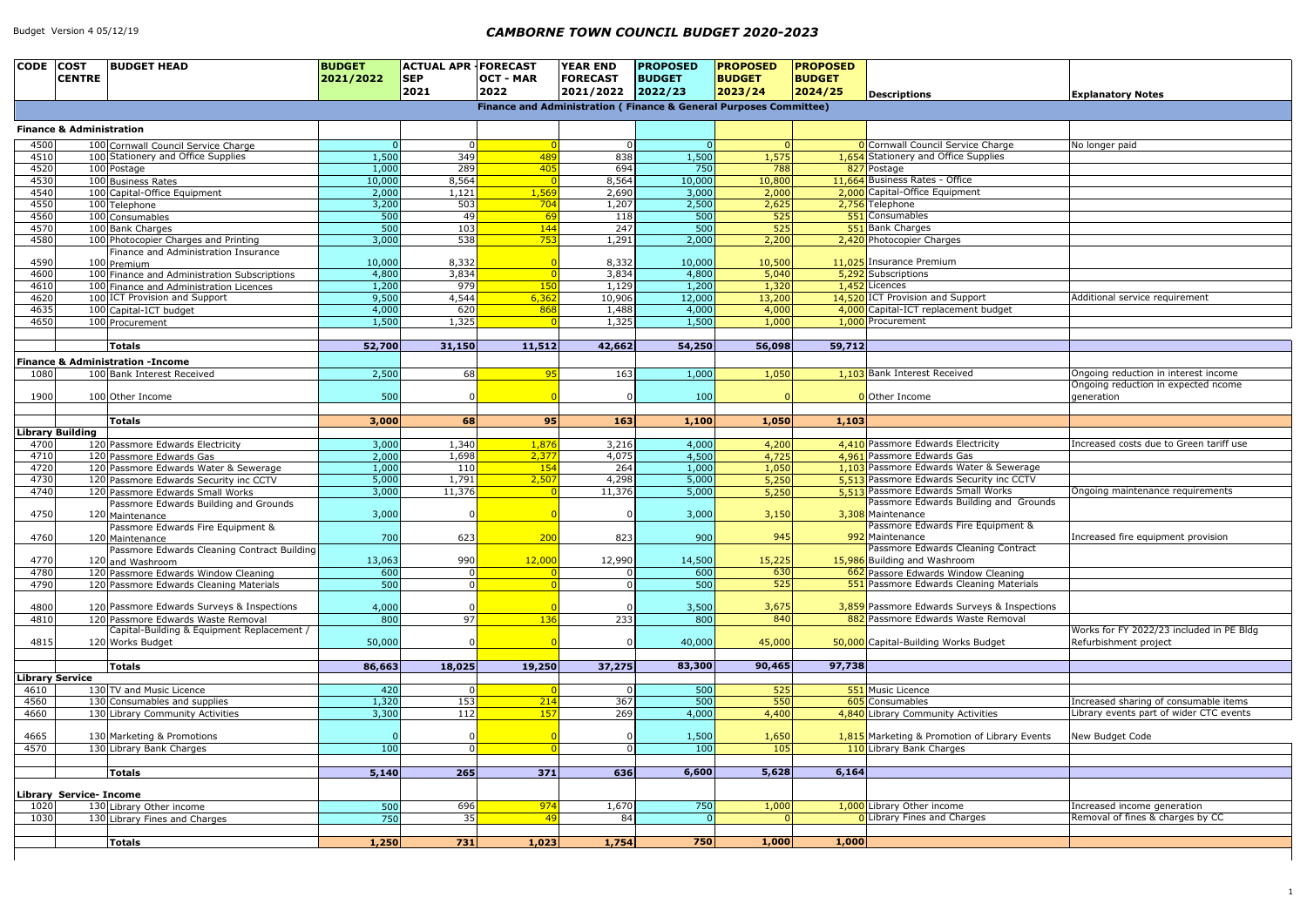|                | <b>Explanatory Notes</b>                         |
|----------------|--------------------------------------------------|
|                |                                                  |
|                |                                                  |
|                |                                                  |
|                | Website enhancement                              |
|                |                                                  |
|                |                                                  |
|                | Increased whole Council activities               |
|                |                                                  |
| k Day          |                                                  |
|                |                                                  |
|                |                                                  |
|                |                                                  |
| ١S             | Incorporated into Council Expenses 140/4850      |
| enses          | Rename Capital - Member ICT Replacement &        |
| udget          | Support                                          |
|                |                                                  |
|                | Moved from Amenities Committee Control           |
|                | Moved from Amenities Committee Control           |
|                | Moved from Planning Committee Control            |
| ity Engagement | Incorporates Christmas in Camborne 320 /<br>5210 |
|                |                                                  |
|                |                                                  |
|                |                                                  |
|                |                                                  |
| ng             |                                                  |
| SC             |                                                  |
|                |                                                  |
|                |                                                  |
|                |                                                  |
|                |                                                  |

| <b>CODE</b>           | <b>COST</b><br><b>CENTRE</b> | <b>BUDGET HEAD</b>                          | <b>BUDGET</b><br>2021/2022 | <b>ACTUAL APR   FORECAST</b><br><b>SEP</b><br>2021 | <b>OCT - MAR</b><br>2022 | <b>YEAR END</b><br><b>FORECAST</b><br>2021/2022 | <b>PROPOSED</b><br><b>BUDGET</b><br>2022/23                          | <b>PROPOSED</b><br><b>BUDGET</b><br>2023/24 | <b>PROPOSED</b><br><b>BUDGET</b><br>2024/25 | <b>Descriptions</b>                                                     | <b>Explanatory Notes</b>                             |
|-----------------------|------------------------------|---------------------------------------------|----------------------------|----------------------------------------------------|--------------------------|-------------------------------------------------|----------------------------------------------------------------------|---------------------------------------------|---------------------------------------------|-------------------------------------------------------------------------|------------------------------------------------------|
|                       |                              |                                             |                            |                                                    |                          |                                                 | <b>Corporate Management (Finance and General Purposes Committee)</b> |                                             |                                             |                                                                         |                                                      |
|                       |                              |                                             |                            |                                                    |                          |                                                 |                                                                      |                                             |                                             |                                                                         |                                                      |
| 4625                  | <b>Corporate Management</b>  | 140 Councillor ICT                          | 4,000                      | 972                                                | 1,361                    | 2,333                                           | 3,000                                                                | 3,150                                       |                                             | 3,308 Councillor ICT                                                    |                                                      |
| 4670                  |                              | 140 Website                                 | 3,900                      | 3,850                                              |                          | 3,850                                           | 4,500                                                                | 4,725                                       |                                             | 4,961 Website                                                           | Website enhancement                                  |
| 4820                  |                              | 140 Members' Travel                         | 800                        |                                                    |                          |                                                 | $\overline{800}$                                                     | 840                                         |                                             | 882 Members' Travel                                                     |                                                      |
| 4830                  |                              | 140 Members' Training                       | 2,000                      | 170                                                | 238                      | 408                                             | 2,000                                                                | 2,100                                       |                                             | 2,205 Members' Training                                                 |                                                      |
| 4840                  |                              | 140 Mayor's Expenses                        | 700                        |                                                    |                          |                                                 | 700                                                                  | 735                                         |                                             | 772 Mayor's Expenses                                                    |                                                      |
| 4850                  |                              | <b>140 Council Expenses</b>                 | 4,200                      | 2,117                                              | 2,964                    | 5,081                                           | 8,000                                                                | 8,400                                       |                                             | 8,820 Council Expenses                                                  | Increased whole Council activities                   |
| 4860                  |                              | 140 Deputy Mayor's Expenses                 | 200<br>2,000               |                                                    |                          |                                                 | $\overline{200}$<br>2,500                                            | 210<br>2,625                                |                                             | 221 Deputy Mayor's Expenses<br>2,756 Civic Events - inc. Trevithick Day |                                                      |
| 4870<br>4880          |                              | 140 Civic Events<br>140 Audit               | 3,500                      | $-550$                                             | 2,550                    | 2,000                                           | 3,500                                                                | 3,675                                       |                                             | 3,859 Audit                                                             |                                                      |
| 4890                  |                              | 140 Elections                               | 18,000                     |                                                    |                          |                                                 | 18,000                                                               | 18,900                                      |                                             | 19,845 Elections                                                        |                                                      |
| 4900                  |                              | 140 Legal Costs                             | 15,000                     | 4,711                                              | 6,595                    | 11,306                                          | 15,000                                                               | 15,750                                      |                                             | 16,538 Legal Costs                                                      |                                                      |
|                       |                              | Data Protection Regulations & Digital       |                            |                                                    |                          |                                                 |                                                                      |                                             |                                             |                                                                         |                                                      |
| 4910                  |                              | 140 Communications                          | 7,000                      |                                                    |                          |                                                 |                                                                      |                                             |                                             | <b>0</b> Data Protection Regulations                                    | Incorporated into Council Expenses 140/4850          |
| 4970                  |                              | 140 Emergency Response expenses             | 10,000                     | 8,152                                              | 1,000                    | 9,152                                           | 3,000                                                                | 3,150                                       |                                             | 3,308 Emergency Response expenses                                       |                                                      |
| 4911                  |                              | 140 Capital-ICT purchase/replacement budget | 1,000                      |                                                    |                          |                                                 | 1,000                                                                | 1,050                                       |                                             | 1,103 Capital-ICT replacement budget                                    | Rename Capital - Member ICT Replacement 8<br>Support |
| 4940                  |                              | 140 Youth Engagement                        | 2,000                      | $\Omega$                                           |                          |                                                 | 2,000                                                                | 2,100                                       | 2,205                                       |                                                                         |                                                      |
| 5160                  |                              | 140 Marketing and Promotions                | 3,000                      | 837                                                | 1,172                    | 2,009                                           | 3,000                                                                | 3,150                                       |                                             | 3,308 Marketing and Promotions                                          | Moved from Amenities Committee Control               |
|                       |                              |                                             |                            |                                                    |                          |                                                 |                                                                      |                                             |                                             |                                                                         |                                                      |
| 5210                  |                              | 140 Christmas in Camborne                   | 15,000                     | 5,000                                              | 9,000                    | 14,000                                          |                                                                      |                                             |                                             | <b>0</b> Christmas in Camborne                                          | Moved from Amenities Committee Control               |
|                       |                              |                                             |                            |                                                    |                          |                                                 |                                                                      |                                             |                                             |                                                                         | Moved from Planning Committee Control                |
|                       |                              | Community Engagement & Events (formerly     |                            |                                                    |                          |                                                 |                                                                      |                                             |                                             |                                                                         | Incorporates Christmas in Camborne 320 /             |
| 5530                  |                              | 140 Consultation and Community Engagement)  | 12,000                     | 1,600                                              | 2,240                    | 3,840                                           | 32,000                                                               | 33,600                                      |                                             | 35,280 Consultation and Community Engagement                            | 5210                                                 |
|                       |                              |                                             |                            |                                                    |                          |                                                 |                                                                      |                                             |                                             |                                                                         |                                                      |
|                       |                              | <b>Totals</b>                               | 74,300                     | 22,037                                             | 25,759                   | 54,899                                          | 99,200<br><b>Corporate Management INCOME</b>                         | 67,410                                      | 70,781                                      |                                                                         |                                                      |
|                       |                              |                                             |                            |                                                    |                          |                                                 |                                                                      |                                             |                                             |                                                                         |                                                      |
|                       |                              | <b>Corporate Management - INCOME</b>        |                            |                                                    |                          |                                                 |                                                                      |                                             |                                             |                                                                         |                                                      |
| 1040                  |                              | 140 Council Tax Support Funding             |                            | 30,914                                             |                          | 30,914                                          | $\Omega$                                                             |                                             |                                             | <b>0</b> Council Tax Support Funding                                    |                                                      |
| 1900                  |                              | 140 Corporate Management Misc               |                            |                                                    |                          |                                                 | $\Omega$                                                             |                                             |                                             | O Corporate Management Misc                                             |                                                      |
|                       |                              |                                             |                            |                                                    |                          |                                                 |                                                                      |                                             |                                             |                                                                         |                                                      |
|                       |                              | <b>Totals</b>                               | $\mathbf{0}$               | 30,914                                             |                          | 30,914                                          | $\mathbf{0}$                                                         |                                             | $\Omega$                                    | 0                                                                       |                                                      |
|                       |                              |                                             |                            |                                                    |                          |                                                 | <b>Community Development (Finance and General Purposes)</b>          |                                             |                                             |                                                                         |                                                      |
|                       |                              |                                             |                            |                                                    |                          |                                                 |                                                                      |                                             |                                             |                                                                         |                                                      |
|                       | <b>Community Development</b> |                                             |                            |                                                    |                          |                                                 |                                                                      |                                             |                                             |                                                                         |                                                      |
| 4920                  |                              | 160 Advice and Information Services         | 2,500                      |                                                    | 500                      | 500                                             | 2,500                                                                | 2,500                                       |                                             | 2.500 Advice and Information Services                                   |                                                      |
| 4930                  |                              | 160 Community Grants and Donations          | 45,000                     | 2,894                                              | 40,000                   | 42,894                                          | 40,000                                                               | 40,000                                      |                                             | 40,000 Community Grants and Donations                                   |                                                      |
| 4960                  |                              | 160 Capital-New Accommodation Fund          | 31,500                     |                                                    |                          |                                                 | 31,500                                                               | 31,500                                      |                                             | 31,500 New Accommodation Fund                                           |                                                      |
|                       |                              |                                             |                            |                                                    |                          |                                                 |                                                                      |                                             |                                             |                                                                         | Including Trevithick Day - Moved from                |
| 5180                  |                              | 160 Community Events Grants                 | 15,000                     | 10,628                                             | 4,000                    | 14,628                                          | 10,000                                                               | 10,500                                      |                                             | 11,025 Community Events Grants                                          | Amenities Committee Control                          |
|                       |                              |                                             |                            |                                                    |                          |                                                 |                                                                      |                                             |                                             |                                                                         | Incorporated into Community grants &                 |
| 5240                  |                              | 160 Environmental Grants                    | 5,000                      |                                                    | 4,000                    | 4,000                                           |                                                                      |                                             |                                             | 0 Environmental Grants                                                  | Donations - 160 / 4930                               |
|                       |                              |                                             |                            |                                                    |                          |                                                 |                                                                      |                                             |                                             |                                                                         |                                                      |
|                       |                              | <b>Totals</b>                               | 99,000                     | 13,522                                             | 48,500                   | 62,022                                          | 84,000<br><b>Community Development INCOME</b>                        | 84,500                                      | 85,025                                      |                                                                         |                                                      |
|                       |                              |                                             |                            |                                                    |                          |                                                 |                                                                      |                                             |                                             |                                                                         |                                                      |
|                       |                              | <b>Corporate Management - INCOME</b>        |                            |                                                    |                          |                                                 |                                                                      |                                             |                                             |                                                                         |                                                      |
|                       |                              | Community Development Misc                  |                            |                                                    |                          |                                                 | $\Omega$                                                             |                                             |                                             | <b>0</b> Community Development Misc                                     |                                                      |
|                       |                              |                                             |                            |                                                    |                          |                                                 |                                                                      |                                             |                                             |                                                                         |                                                      |
|                       |                              | <b>Totals</b>                               | $\mathbf{0}$               |                                                    |                          |                                                 |                                                                      |                                             |                                             | $\Omega$                                                                |                                                      |
|                       |                              |                                             |                            |                                                    |                          |                                                 |                                                                      |                                             |                                             |                                                                         |                                                      |
|                       |                              |                                             |                            |                                                    |                          |                                                 | <b>Staffing Costs (Staffing Committee)</b>                           |                                             |                                             |                                                                         |                                                      |
| <b>Staffing Costs</b> |                              |                                             |                            |                                                    |                          |                                                 |                                                                      |                                             |                                             |                                                                         |                                                      |
| Administration        |                              |                                             |                            |                                                    |                          |                                                 |                                                                      |                                             |                                             |                                                                         |                                                      |
|                       |                              |                                             |                            |                                                    |                          |                                                 |                                                                      |                                             |                                             |                                                                         |                                                      |
| 4000                  |                              | 200 Salaries                                | 193,000                    | 64,131                                             | 93,550                   | 157,681                                         | 215,000                                                              | 225,750                                     |                                             | 237,038 Salaries                                                        | Increased staffing levels & future proofing          |
| 4010                  |                              | 200 Employers NIC                           | 19,000                     | 7,135                                              | 14,363                   | 21,498                                          | 22,500                                                               | 23,625                                      |                                             | 24,806 Employers NIC                                                    | Increased staffing levels & future proofing          |
| 4020                  |                              | 200 Superannuation Cont                     | 38,000                     | 17,200                                             | 28,690                   | 45,890                                          | 42,500                                                               | 44,625                                      |                                             | 46,856 Superannuation Cont                                              | Increased staffing levels & future proofing          |

| ervices  |                                                                      |
|----------|----------------------------------------------------------------------|
| onations |                                                                      |
|          |                                                                      |
|          | Including Trevithick Day - Moved from<br>Amenities Committee Control |
|          | Incorporated into Community grants &<br>Donations - 160 / 4930       |
|          |                                                                      |
|          |                                                                      |
|          |                                                                      |
|          |                                                                      |
| Misc     |                                                                      |
|          |                                                                      |
|          |                                                                      |
|          |                                                                      |
|          |                                                                      |
|          |                                                                      |
|          |                                                                      |
|          | Increased staffing levels & future proofing                          |
|          | Increased staffing levels & future proofing                          |
|          | Increased staffing levels & future proofing                          |
|          |                                                                      |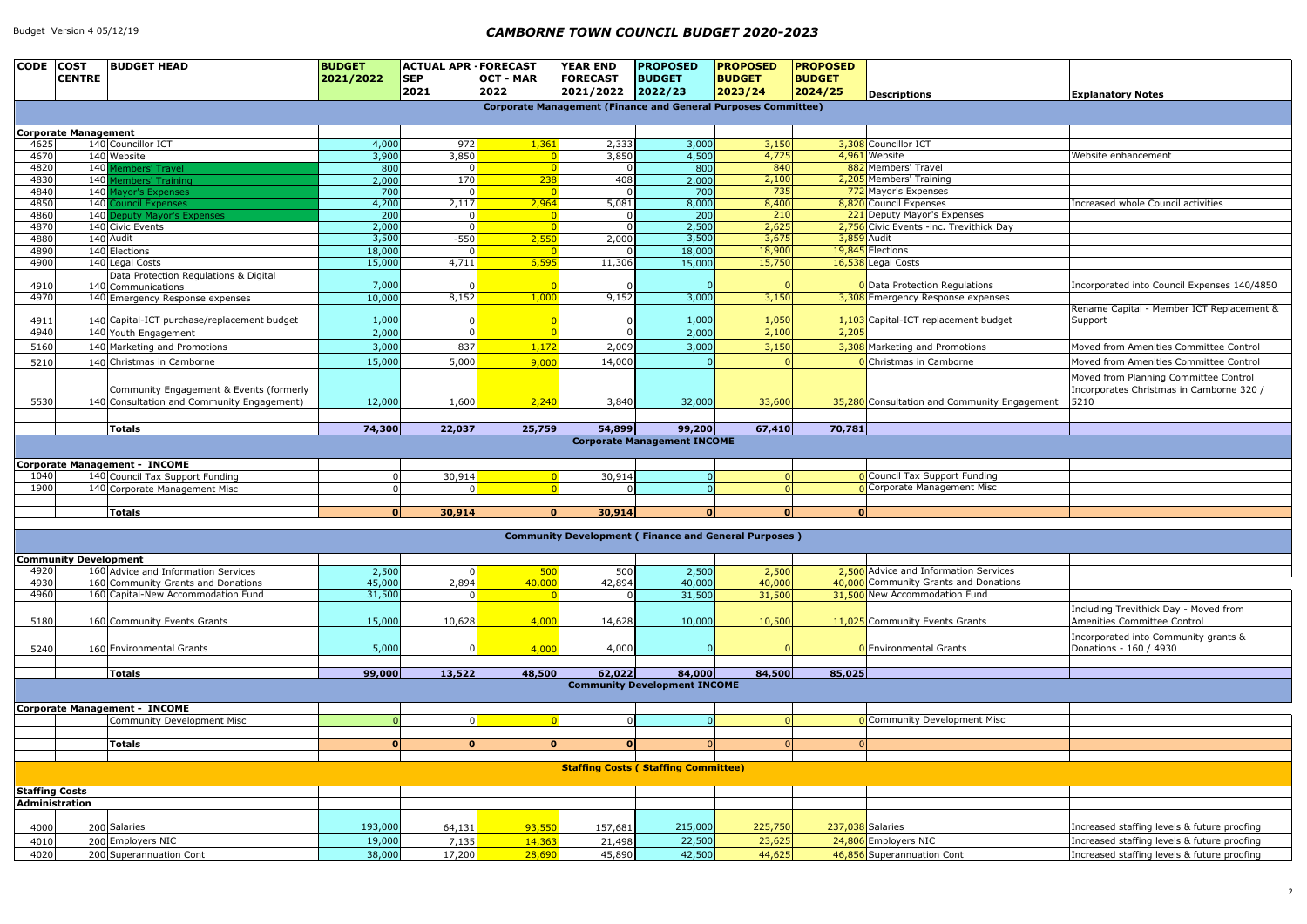| CODE COST<br><b>CENTRE</b> | <b>BUDGET HEAD</b>                            | <b>BUDGET</b><br>2021/2022 | <b>ACTUAL APR   FORECAST</b><br><b>SEP</b><br>2021 | <b>OCT - MAR</b><br>2022 | <b>YEAR END</b><br><b>FORECAST</b><br>2021/2022 | <b>PROPOSED</b><br><b>BUDGET</b><br>2022/23       | <b>PROPOSED</b><br><b>BUDGET</b><br>2023/24 | <b>PROPOSED</b><br><b>BUDGET</b><br>2024/25 | <b>Descriptions</b>                                | <b>Explanatory Notes</b>                                                                   |
|----------------------------|-----------------------------------------------|----------------------------|----------------------------------------------------|--------------------------|-------------------------------------------------|---------------------------------------------------|---------------------------------------------|---------------------------------------------|----------------------------------------------------|--------------------------------------------------------------------------------------------|
| 4030                       | 200 Other Employee costs                      | 5,000                      | 336                                                | 470                      | 806                                             | 3,000                                             | 3,150                                       |                                             | 3,308 Other employee costs                         |                                                                                            |
| 4060                       | 200 Staff Training                            | 5,000                      | 1,553                                              | 2,174                    | 3,727                                           | 5,000                                             | 5,250                                       |                                             | 5,513 Staff Training                               |                                                                                            |
| 4070                       | 200 Staff Travel                              | 600                        | 17                                                 | 24                       | 41                                              | 600                                               | 630                                         |                                             | 662 Staff Travel                                   |                                                                                            |
| 4080                       | 200 Health, Safety and Welfare                | 630                        | 246                                                | 344                      | 590                                             | 630                                               | 662                                         |                                             | 695 Health, Safety and Welfare                     |                                                                                            |
| 4100                       | 200 Recruitment                               | 500                        | 2,669                                              | 500                      | 3,169                                           | 4,000                                             | 4,200                                       |                                             | 4,410 Recruitment                                  |                                                                                            |
| 4110                       | 200 Salaries and Pensions Admin               | 902                        | 225                                                | 315                      | 540                                             | 902                                               | 947                                         |                                             | 994 Salaries and Pensions Admin                    |                                                                                            |
| 4120                       | 200 Staff H&S                                 | 625                        | 406                                                | 568                      | 974                                             | $\overline{625}$                                  | 656                                         |                                             | 689 Staff H&S                                      |                                                                                            |
| 4130                       | 200 Unforms and Corporate ID                  | 100<br>14,000              |                                                    |                          |                                                 | 1,000<br>4,000                                    | 1,050                                       |                                             | 1,103 Unforms and Corporate ID                     | Introduction of branded clothing                                                           |
| 4140<br>4150               | 200 Staff Contingency<br>200 Staff Parking    | 800                        | 220<br>662                                         | 308<br>100               | 528<br>762                                      | 800                                               | 4,200<br>840                                |                                             | 4,410 Staff Contingency<br>882 Staff Parking       |                                                                                            |
| 4160                       | 200 Establishment Reviews                     | 3,000                      | 900                                                | 1,260                    | 2,160                                           | 3,000                                             | 3,150                                       |                                             | 3,308 Establishment Reviews                        |                                                                                            |
| 4650                       | 200 Procurement                               | 1,000                      | 625                                                | 875                      | 1,500                                           | 1,000                                             | 1,050                                       |                                             | 1,103 Procurement                                  |                                                                                            |
| 4170                       | 200 Policy/Staff Handbook                     |                            |                                                    |                          |                                                 |                                                   |                                             |                                             | O Policy/Staff Handbook                            |                                                                                            |
| 4180                       | 200 HR Services                               | 11,500                     | 6,206                                              | 8,688                    | 14,894                                          | 15,000                                            | 15,750                                      |                                             | 16,538 HR Services                                 |                                                                                            |
|                            |                                               |                            |                                                    |                          |                                                 |                                                   |                                             |                                             |                                                    |                                                                                            |
|                            | <b>Totals</b>                                 | 293,657                    | 95,700                                             | 142,667                  | 238,367                                         | 319,557                                           | 335,535                                     | 352,312                                     |                                                    |                                                                                            |
| <b>Amenities</b>           |                                               |                            |                                                    |                          |                                                 |                                                   |                                             |                                             |                                                    |                                                                                            |
| 4000                       | 220 Salaries                                  | 80,000                     | 28,961                                             | 41,518                   | 70,479                                          | 138,000                                           | 144,900                                     |                                             | 152,145 Salaries                                   | Increased staffing levels & future proofing                                                |
| 4010<br>4020               | 220 Employers NIC                             | 8,000<br>16,000            | 2,628<br>7,980                                     | 4,354<br>13,378          | 6,982                                           | 13,500<br>27,500                                  | 14,175<br>28,875                            |                                             | 14,884 Employers NIC<br>30,319 Superannuation Cont | Increased staffing levels & future proofing<br>Increased staffing levels & future proofing |
| 4060                       | 220 Superannuation Cont<br>220 Staff Training | 3,500                      | 304                                                | 426                      | 21,358<br>$\overline{730}$                      | 4,000                                             | 4,200                                       |                                             | 4,410 Staff Training                               |                                                                                            |
| 4070                       | 220 Staff Travel                              | 400                        |                                                    |                          |                                                 | 400                                               | 420                                         |                                             | 441 Staff Travel                                   |                                                                                            |
| 4080                       | 220 Health, Safety and Welfare                | 750                        | 920                                                | 1,288                    | 2,208                                           | 3,500                                             | 3,675                                       |                                             | 3,859 Health, Safety and Welfare                   |                                                                                            |
| 4120                       | 220 Staff H&S                                 | 625                        | 206                                                | 288                      | 494                                             | 625                                               | 656                                         |                                             | 689 Staff H&S                                      |                                                                                            |
| 4130                       | 220 Unforms and Corporate ID                  | 400                        | 257                                                | 360                      | 617                                             | 1,000                                             | 1,050                                       |                                             | 1,103 Unforms and Corporate ID                     | Introduction of branded clothing                                                           |
|                            |                                               |                            |                                                    |                          |                                                 |                                                   |                                             |                                             |                                                    |                                                                                            |
|                            | <b>Totals</b>                                 | 109,675                    | 41,256                                             | 61,612                   | 102,868                                         | 188,525                                           | 197,951                                     | 207,849                                     |                                                    |                                                                                            |
| <b>Library</b>             |                                               |                            |                                                    |                          |                                                 |                                                   |                                             |                                             |                                                    |                                                                                            |
| 4000                       | 240 Salaries<br>240 Employers NIC             | 86,000                     | 23,760                                             | 48,704                   | 72,464                                          | 80,000                                            | 84,000                                      |                                             | 88,200 Salaries<br>8,820 Employers NIC             | Increased staffing levels & future proofing<br>Increased staffing levels & future proofing |
| 4010<br>4020               | 240 Superannuation Cont                       | 8,600<br>17,200            | 1,342<br>6,252                                     | 4,535<br>14,041          | 5,877<br>20,293                                 | 8,000<br>15,500                                   | 8,400<br>16,275                             |                                             | 17,089 Superannuation Cont                         | Increased staffing levels & future proofing                                                |
| 4060                       | 240 Staff Training                            | 3,000                      | 102                                                | 143                      | $\overline{245}$                                | 2,000                                             | 2,100                                       |                                             | 2,205 Staff Training                               |                                                                                            |
| 4070                       | 240 Staff Travel                              | $\overline{200}$           |                                                    |                          |                                                 | $\overline{200}$                                  | 210                                         |                                             | 221 Staff Travel                                   |                                                                                            |
| 4080                       | 240 Health, Safety and Welfare                | 500                        | 206                                                | 288                      | 494                                             | 500                                               | 525                                         |                                             | 551 Health, Safety and Welfare                     |                                                                                            |
| 4120                       | 240 Staff H&S                                 | 625                        | 308                                                | 431                      | 739                                             | 900                                               | 945                                         |                                             | 992 Staff H&S                                      |                                                                                            |
| 4130                       | 240 Unforms and Corporate ID                  | 100                        |                                                    |                          |                                                 | 500                                               | 525                                         |                                             | 551 Unforms and Corporate ID                       | Introduction of branded clothing                                                           |
| 4140                       | 240 Staff Contingency                         | 5,000                      | 520                                                | 728                      | 1,248                                           | 5,000                                             | 5,250                                       |                                             | 5,513 Staff Contingency                            |                                                                                            |
|                            |                                               |                            |                                                    |                          |                                                 |                                                   |                                             |                                             |                                                    |                                                                                            |
|                            | <b>Totals</b>                                 | 121,225                    | 32,490                                             | 68,142                   | 100,112                                         | 112,600                                           | 118,230                                     | 124,142                                     |                                                    |                                                                                            |
| <b>Green Spaces</b>        |                                               |                            |                                                    |                          |                                                 |                                                   |                                             |                                             |                                                    |                                                                                            |
| 4000                       | 260 Salaries                                  | 87,500                     | 24,723                                             | 29,287                   | 54,010                                          | 90,000                                            | 94,500                                      |                                             | 99,225 Salaries                                    | Increased staffing levels & future proofing                                                |
| 4010                       | 260 Employers NIC                             | 8,750                      | 1,988                                              | 2,846                    | 4,834                                           | 9,000                                             | 9,450                                       |                                             | 9,923 Employers NIC                                | Increased staffing levels & future proofing                                                |
| 4020                       | 260 Superannuation Cont                       | 17,500                     | 6,689                                              | 9,545                    | 16,234                                          | 18,000                                            | 18,900                                      |                                             | 19,845 Superannuation Cont                         | Increased staffing levels & future proofing                                                |
| 4060                       | 260 Staff Training<br>260 Staff Travel        | 3,500                      | $\Omega$                                           |                          |                                                 | 3,000<br>500                                      | 3,150                                       |                                             | 3,308 Staff Training<br>551 Staff Travel           |                                                                                            |
| 4070                       | 260 Health, Safety and Welfare                | 500                        |                                                    |                          |                                                 |                                                   | 525                                         |                                             | 2,756 Health, Safety and Welfare                   |                                                                                            |
| 4080<br>4120               | 260 Staff H&S                                 | 900<br>625                 | 874<br>$\overline{214}$                            | 1,224<br>300             | 2,098<br>514                                    | 2,500<br>625                                      | 2,625<br>656                                |                                             | 689 Staff H&S                                      |                                                                                            |
| 4130                       | 260 Unforms and Corporate ID                  | 400                        |                                                    |                          |                                                 | 600                                               | 630                                         |                                             | 662 Unforms and Corporate ID                       |                                                                                            |
|                            |                                               |                            |                                                    |                          |                                                 |                                                   |                                             |                                             |                                                    |                                                                                            |
|                            |                                               |                            |                                                    |                          |                                                 |                                                   |                                             |                                             |                                                    |                                                                                            |
|                            | <b>Totals</b>                                 | 119,675                    | 34,488                                             | 43,201                   | 77,689                                          | 124,225                                           | 130,436                                     | 136,958                                     |                                                    |                                                                                            |
|                            |                                               |                            |                                                    |                          |                                                 | <b>Amenities Operations (Amenities Committee)</b> |                                             |                                             |                                                    |                                                                                            |
|                            |                                               |                            |                                                    |                          |                                                 |                                                   |                                             |                                             |                                                    |                                                                                            |
|                            |                                               |                            |                                                    |                          |                                                 |                                                   |                                             |                                             |                                                    |                                                                                            |
| 4550                       | 300 Telephones                                | 1,000                      | 394                                                | 552                      | 946                                             | 1,000                                             | 1,020                                       |                                             | 1,040 Telephones                                   |                                                                                            |
| 4560                       | 300 Amenities Consumables                     | 600                        | 67                                                 | 94                       | 161                                             | 600                                               | 612                                         |                                             | 624 Amenities Consumables                          |                                                                                            |
| 4610                       | 300 Licences inc. Road Tax                    | 1,300                      |                                                    | 1,000                    | 1,000                                           | 1,300                                             | 1,326                                       |                                             | 1,353 Licences inc. Road Tax                       |                                                                                            |
| 4620                       | 300 Amenities ICT                             | 500                        | 271                                                | 379                      | 650                                             | 750                                               | 765                                         |                                             | 780 Amenities ICT                                  |                                                                                            |
| 4650                       | 300 Procurement                               | 2,000                      |                                                    | $\Omega$                 |                                                 | 2,000                                             | 2,040                                       |                                             | 2,081 Procurement                                  |                                                                                            |
| 5000                       | 300 Unit 5 Maintenance                        | 2,750                      | 562                                                | 787                      | 1,349                                           | 2,750                                             | 2,805                                       |                                             | 2,861 Unit 5 Maintenance                           |                                                                                            |
| 5010                       | 300 Vehicle Maintenance                       | 4,500                      | 2,280<br>1,270                                     | 3,192<br>1,778           | 5,472                                           | 6,500                                             | 6,630                                       |                                             | 6,763 Vehicle Maintenance                          |                                                                                            |
| 5020                       | 300 Fuel                                      | 6,000                      |                                                    |                          | 3,048                                           | 6,000                                             | 6,120                                       | $6,242$ Fuel                                |                                                    |                                                                                            |

|     | <b>Explanatory Notes</b>                                                                   |
|-----|--------------------------------------------------------------------------------------------|
|     |                                                                                            |
|     |                                                                                            |
| e   |                                                                                            |
|     |                                                                                            |
| ıin |                                                                                            |
|     | Introduction of branded clothing                                                           |
|     |                                                                                            |
|     |                                                                                            |
|     |                                                                                            |
|     |                                                                                            |
|     |                                                                                            |
|     |                                                                                            |
|     | Increased staffing levels & future proofing                                                |
|     | Increased staffing levels & future proofing                                                |
|     | Increased staffing levels & future proofing                                                |
|     |                                                                                            |
| e   |                                                                                            |
|     | Introduction of branded clothing                                                           |
|     |                                                                                            |
|     |                                                                                            |
|     | Increased staffing levels & future proofing                                                |
|     | Increased staffing levels & future proofing                                                |
|     | Increased staffing levels & future proofing                                                |
|     |                                                                                            |
| ₿   |                                                                                            |
|     | Introduction of branded clothing                                                           |
|     |                                                                                            |
|     |                                                                                            |
|     |                                                                                            |
|     | Increased staffing levels & future proofing                                                |
|     | Increased staffing levels & future proofing<br>Increased staffing levels & future proofing |
|     |                                                                                            |
|     |                                                                                            |
| e   |                                                                                            |
|     |                                                                                            |
|     |                                                                                            |
|     |                                                                                            |
|     |                                                                                            |
|     |                                                                                            |
|     |                                                                                            |
|     |                                                                                            |
|     |                                                                                            |
|     |                                                                                            |
|     |                                                                                            |
|     |                                                                                            |
|     |                                                                                            |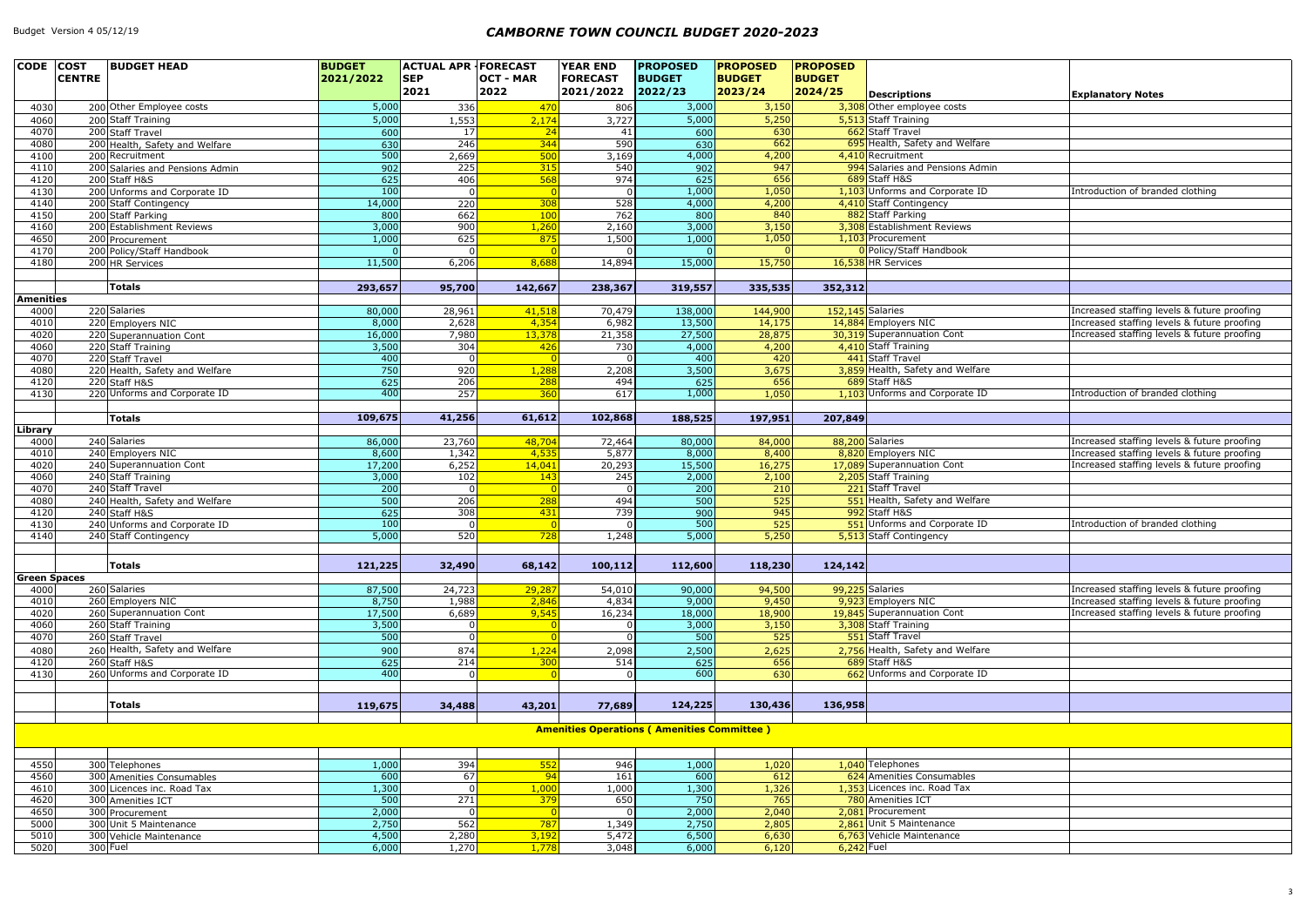| <b>CODE</b> COST | <b>CENTRE</b>                                               | <b>BUDGET HEAD</b>                                                            | <b>BUDGET</b><br>2021/2022 | <b>ACTUAL APR FORECAST</b><br><b>SEP</b> | <b>OCT - MAR</b> | <b>YEAR END</b><br><b>FORECAST</b> | <b>PROPOSED</b><br><b>BUDGET</b>              | <b>PROPOSED</b><br><b>BUDGET</b> | <b>PROPOSED</b><br><b>BUDGET</b> |                                                                                 |                                         |
|------------------|-------------------------------------------------------------|-------------------------------------------------------------------------------|----------------------------|------------------------------------------|------------------|------------------------------------|-----------------------------------------------|----------------------------------|----------------------------------|---------------------------------------------------------------------------------|-----------------------------------------|
|                  |                                                             |                                                                               |                            | 2021                                     | 2022             | 2021/2022                          | 2022/23                                       | 2023/24                          | 2024/25                          | <b>Descriptions</b>                                                             | <b>Explanatory Notes</b>                |
| 5030             |                                                             | 300 Equipment Maintenance                                                     | 3,000                      | 2,437                                    | 3,412            | 5,849                              | 7,500                                         | 7,650                            |                                  | 7,803 Equipment Maint                                                           |                                         |
| 5035             |                                                             | 300 Tools and supplies                                                        | 2,000                      | 656                                      | 918              | 1,574                              | 2,000                                         | 2,040                            | 2,081                            |                                                                                 |                                         |
| 5050             |                                                             | 300 Business Rates Unit 5                                                     | 11,500                     | 10,479                                   | $\overline{0}$   | 10,479                             | 11,500                                        | 11,730                           |                                  | 11,965 Business Rates Unit 5                                                    |                                         |
| 5060             |                                                             | 300 PWLB Loan Repayment                                                       | 12,491                     | 6,246                                    | 6,246            | 12,492                             | 12,491                                        | 12,741                           |                                  | 12,996 PWLB Loan Repayment<br>3,641 Utilities Unit 5                            | Increased costs due to Green tariff use |
| 5070             |                                                             | 300 Utilities Unit 5                                                          | 1,500                      | 1,251                                    | 1,751            | 3,002                              | 3,500                                         | 3,570                            |                                  |                                                                                 |                                         |
| 5071             |                                                             | 300 Capital-Vehicle Replacement/Purchase                                      | 5,000                      |                                          |                  |                                    | 5,000                                         | 5,100                            |                                  | Replacement/Purchase<br>5,202 Capital-Vehicle                                   |                                         |
| 5072             |                                                             | 300 Capital-Machinery Replacement/Purchase                                    | 5,000                      | 1,790                                    | 2,506            | 4,296                              | 5,000                                         | 5,100                            |                                  | 5,202 Capital-Machinery Replacement/Purchase                                    |                                         |
|                  |                                                             | <b>Totals</b>                                                                 | 59,141                     | 27,703                                   | 20,109           | 46,022                             | 67,891                                        | 69,249                           | 70,634                           |                                                                                 |                                         |
|                  |                                                             |                                                                               |                            |                                          |                  |                                    |                                               |                                  |                                  |                                                                                 |                                         |
|                  | <b>Amenities Operations INCOME (Amenities Committee)</b>    |                                                                               |                            |                                          |                  |                                    |                                               |                                  |                                  |                                                                                 |                                         |
| 1300             |                                                             | 300 Agency income                                                             | 3,501                      | $\Omega$                                 | 3,500            | 3,500                              | 3,501                                         | 3,571                            |                                  | 3,642 Agency income e.g LMP                                                     |                                         |
| 1350             |                                                             | 300 CIL Income                                                                |                            | 4,568                                    |                  | 4,568                              | $\Omega$                                      | $\Omega$                         |                                  | <b>O</b> CIL Income                                                             |                                         |
|                  |                                                             | <b>Totals</b>                                                                 | 3,501                      | 4,568                                    | 3,500            | 8,068                              | 3,501                                         | 3,571                            | 3,642                            |                                                                                 |                                         |
|                  |                                                             |                                                                               |                            |                                          |                  |                                    |                                               |                                  |                                  |                                                                                 |                                         |
|                  |                                                             |                                                                               |                            |                                          |                  |                                    | <b>Amenities (Amenities Committee)</b>        |                                  |                                  |                                                                                 |                                         |
| 5100             |                                                             | 320 Square utilities                                                          | 1,100                      | 287                                      | 402              | 689                                | 1,100                                         | 1,122                            |                                  | 1,144 Square Utilities                                                          | Increased costs due to Green tariff use |
| 5110             |                                                             | 320 Specialist Hire                                                           | 300                        | 230                                      | 322              | 552                                | 750                                           | 765                              |                                  | 780 Specialist Hire                                                             |                                         |
|                  |                                                             |                                                                               |                            |                                          |                  |                                    |                                               |                                  |                                  |                                                                                 | Moved to Amenities Operations-Capital   |
| 5120             |                                                             | 320 Machinery purchases                                                       |                            |                                          |                  |                                    |                                               |                                  |                                  | O Machinery purchases                                                           | Machinery Purchases                     |
|                  |                                                             |                                                                               |                            |                                          |                  |                                    |                                               |                                  |                                  |                                                                                 |                                         |
| 5130<br>5140     |                                                             | 320 Street Furniture Maintenance<br>320 Public protection inc. CCTV           | 1,700<br>15,000            | 23<br>8,257                              | 1,500            | 1,523<br>8,257                     | 1,700<br>15,000                               | 1,734<br>15,300                  |                                  | 1,769 Street Furniture Maintenance<br>15,606 Public protection inc. CCTV        |                                         |
|                  |                                                             |                                                                               |                            |                                          |                  |                                    |                                               |                                  |                                  |                                                                                 |                                         |
| 5150             |                                                             | 320 Amenities Projects                                                        | 6,000                      |                                          |                  |                                    | 4,000                                         | 4,080                            |                                  | 4,162 Amenities Projects                                                        |                                         |
|                  |                                                             | Projects - Weed Control & Green Space                                         |                            |                                          |                  |                                    |                                               |                                  |                                  |                                                                                 |                                         |
| New<br>New       |                                                             | Husbandry                                                                     |                            |                                          |                  |                                    | 10,000                                        | 10,200                           |                                  | 10,404 Weed Control & Green Space Husbandry                                     | New Cost Code                           |
| 5160             |                                                             | 320 Marketing & Promotions                                                    | 3,000                      |                                          |                  |                                    |                                               |                                  |                                  |                                                                                 | Moved to Cost Centre - 140              |
|                  |                                                             |                                                                               |                            |                                          |                  |                                    |                                               |                                  |                                  |                                                                                 |                                         |
| 5180             |                                                             | 320 Community Events Grants                                                   | 15,000                     |                                          |                  |                                    |                                               |                                  |                                  |                                                                                 | Moved to Cost Centre - 140              |
| 5190             |                                                             | Small Works-Town Square, Clock and<br>320 Fountain                            | 5,200                      | 802                                      | 1,123            | 1,925                              | 5,200                                         | 5,304                            |                                  | 5,410 Small Works                                                               |                                         |
| 5200             |                                                             | $\overline{320}$ Environment                                                  | 14,000                     | 6,288                                    | 8,803            | 15,091                             | 16,500                                        | 16,830                           |                                  | 17,167 Environment                                                              |                                         |
| 5210             |                                                             | 320 Christmas in Camborne                                                     | 15,000                     |                                          | 5,000            |                                    |                                               |                                  |                                  |                                                                                 | Moved to Cost Centre - 140              |
| 5240             |                                                             | 320 Environmental Grants                                                      | 5,000                      |                                          |                  |                                    | $\overline{0}$                                | $\Omega$                         |                                  |                                                                                 | Moved to Cost Centre - 140              |
| 5250             |                                                             | 320 Public Convenience Costs                                                  | 25,000                     | 27                                       | 38               | 65                                 | 25,000                                        | 25,500                           |                                  | 26,010 Public Convenience Costs                                                 |                                         |
|                  |                                                             |                                                                               |                            |                                          |                  |                                    |                                               |                                  |                                  |                                                                                 |                                         |
| 5252             |                                                             | 320 Capital-CCTV replacement/purchase<br>Capital-Street Furniture replacement | 3,000                      |                                          |                  |                                    | 3,000                                         | 3,060                            |                                  | 3,121 Capital-CCTV replacement/purchase<br>Capital-Street Furniture replacement |                                         |
| 5256             |                                                             | 320 /purchase                                                                 | 2,000                      |                                          |                  |                                    | 2,000                                         | 2,040                            |                                  | $2,081$ /purchase                                                               |                                         |
|                  |                                                             |                                                                               |                            |                                          |                  |                                    |                                               |                                  |                                  |                                                                                 |                                         |
|                  |                                                             | <b>Totals</b>                                                                 | 111,300                    | 15,914                                   | 17,188           | 28,102                             | 84,250                                        | 85,935                           | 87,654                           |                                                                                 |                                         |
|                  |                                                             |                                                                               |                            |                                          |                  |                                    | <b>Amenities INCOME (Amenities Committee)</b> |                                  |                                  |                                                                                 |                                         |
| 1310             |                                                             | 320 Allotments Income                                                         | 350                        | 238                                      |                  | 238                                | 350                                           | $357$                            |                                  | 364 Allotments                                                                  |                                         |
| 1320             |                                                             | 320 Floral Display income                                                     | 1,100                      | 1,590                                    | 600              | 2,190                              | 1,100                                         | 1,122                            |                                  | 1,144 Floral Display Income                                                     |                                         |
| 1900             |                                                             | 320 Other Income                                                              |                            | 600                                      |                  | 600                                |                                               |                                  |                                  |                                                                                 |                                         |
|                  |                                                             |                                                                               |                            |                                          |                  |                                    |                                               |                                  |                                  |                                                                                 |                                         |
|                  |                                                             | Totals                                                                        | 1,450                      | 2,428                                    | 600              | 3,028                              | 1,450                                         | 1,479                            | 1,509                            |                                                                                 |                                         |
|                  | <b>Green Spaces-Devolved Services (Amenities Committee)</b> |                                                                               |                            |                                          |                  |                                    |                                               |                                  |                                  |                                                                                 |                                         |
|                  |                                                             |                                                                               |                            |                                          |                  |                                    |                                               |                                  |                                  |                                                                                 |                                         |
|                  |                                                             |                                                                               |                            |                                          |                  |                                    |                                               |                                  |                                  |                                                                                 |                                         |
| 4590             |                                                             | 340 Insurance                                                                 | 1,000                      | $\Omega$                                 | $\Omega$         |                                    | 1,000                                         | 1,020                            |                                  | 1,040 Green Spaces-Insurance                                                    |                                         |
|                  |                                                             |                                                                               |                            |                                          |                  |                                    |                                               |                                  |                                  | Green Spaces-Memberships and                                                    |                                         |
| 4600<br>4630     |                                                             | 340 Memberships and Subscriptions<br>340 Professional Fees                    | 1,100<br>5,000             |                                          |                  |                                    | 1,100<br>3,000                                | 1,122<br>3,060                   |                                  | 1,144 Subscriptions<br>3,121 Green Spaces-Professional Fees                     |                                         |
|                  |                                                             |                                                                               |                            |                                          |                  |                                    |                                               |                                  |                                  |                                                                                 |                                         |

| <b>Explanatory Notes</b>                |
|-----------------------------------------|
|                                         |
|                                         |
|                                         |
|                                         |
| Increased costs due to Green tariff use |
|                                         |
|                                         |
|                                         |
|                                         |
|                                         |

|                        | Increased costs due to Green tariff use |
|------------------------|-----------------------------------------|
|                        |                                         |
|                        | Moved to Amenities Operations-Capital   |
|                        | Machinery Purchases                     |
|                        |                                         |
| าce                    |                                         |
|                        |                                         |
|                        |                                         |
|                        |                                         |
|                        |                                         |
| ace Husbandry          | New Cost Code                           |
|                        |                                         |
|                        | Moved to Cost Centre - 140              |
|                        |                                         |
|                        |                                         |
|                        | Moved to Cost Centre - 140              |
|                        |                                         |
|                        |                                         |
|                        | Moved to Cost Centre - 140              |
|                        | Moved to Cost Centre - 140              |
|                        |                                         |
|                        |                                         |
|                        |                                         |
| /purchase<br>placement |                                         |
|                        |                                         |
|                        |                                         |
|                        |                                         |
|                        |                                         |
|                        |                                         |
|                        |                                         |
|                        |                                         |
|                        |                                         |
|                        |                                         |
|                        |                                         |
|                        |                                         |
|                        |                                         |
|                        |                                         |
|                        |                                         |
|                        |                                         |
| os and                 |                                         |
|                        |                                         |
|                        |                                         |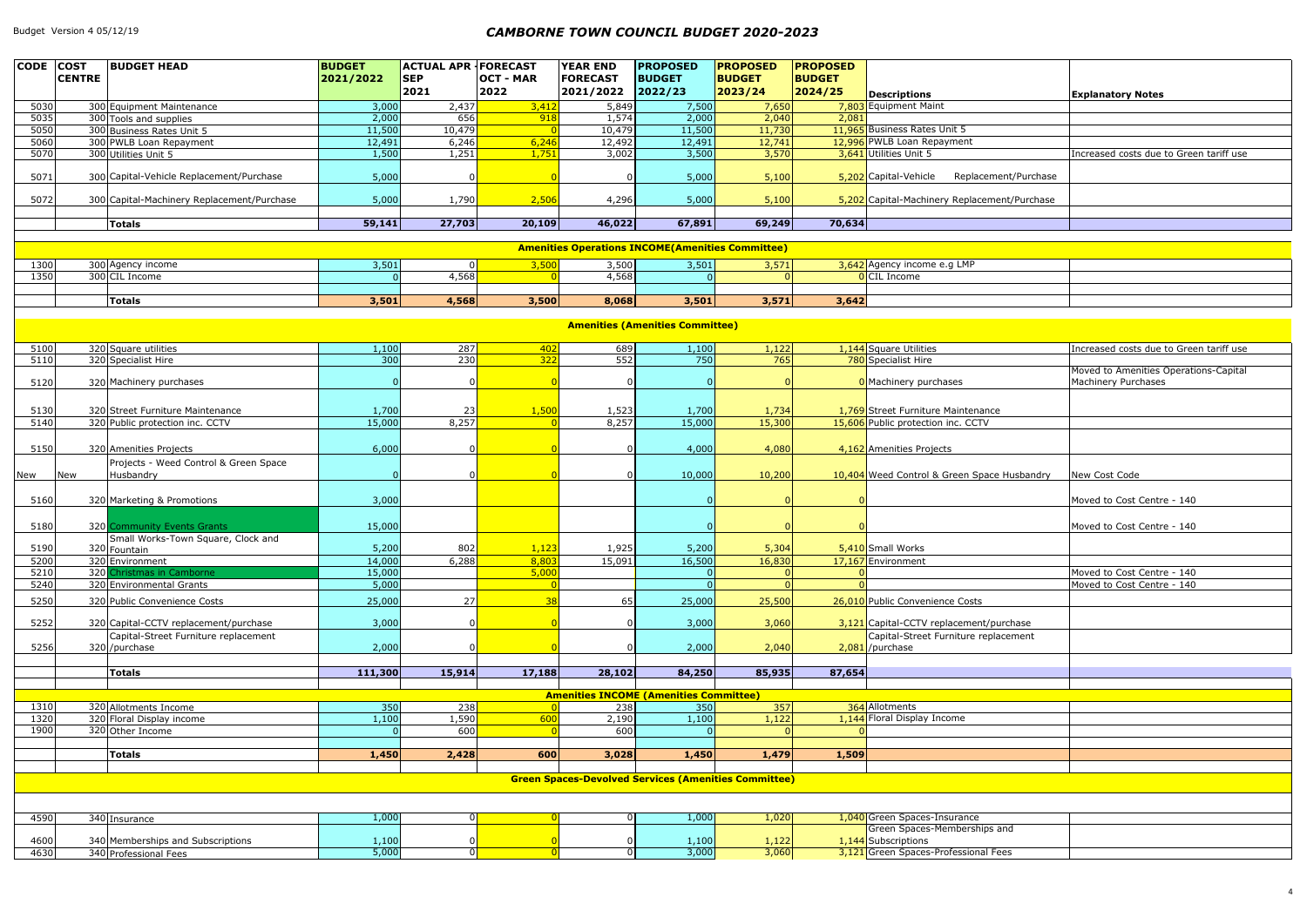| CODE COST |               | <b>BUDGET HEAD</b>                             | <b>BUDGET</b> | <b>ACTUAL APR FORECAST</b> |                  | <b>YEAR END</b> | <b>PROPOSED</b>                                      | <b>PROPOSED</b> | <b>PROPOSED</b> |                                                |                                                 |
|-----------|---------------|------------------------------------------------|---------------|----------------------------|------------------|-----------------|------------------------------------------------------|-----------------|-----------------|------------------------------------------------|-------------------------------------------------|
|           | <b>CENTRE</b> |                                                | 2021/2022     | <b>SEP</b>                 | <b>OCT - MAR</b> | <b>FORECAST</b> | <b>BUDGET</b>                                        | <b>BUDGET</b>   | <b>BUDGET</b>   |                                                |                                                 |
|           |               |                                                |               | 2021                       | 2022             | 2021/2022       | 2022/23                                              | 2023/24         | 2024/25         | <b>Descriptions</b>                            | <b>Explanatory Notes</b>                        |
|           |               | Capital-Play equipment, seats and bins         |               |                            |                  |                 |                                                      |                 |                 |                                                | Reduced in line with predicted external funding |
| 4633      | 340           |                                                | 50,000        | 9,996                      | 13,994           | 23,990          | 45,000                                               | 47,500          |                 | 50,000 Capital-Play Equipment seats and bins   | streams e.g. Town Deal & S106                   |
| 5300      |               | 340 Green Spaces-Green Waste Disposal          | 1,300         | 440                        | 616              | 1,056           | 1,300                                                | 1,326           |                 | 1,353 Green Spaces-Green Waste Disposal        | Extra waste from Green Space Litter             |
| 5310      |               | 340 Green Spaces-Exeptional Waste Disposal     | 500           | 319                        | 447              | 766             | 1,000                                                | 1,020           |                 | 1,040 Green Spaces-Exeptional Waste Disposal   | Management                                      |
|           |               |                                                |               |                            |                  |                 |                                                      |                 |                 |                                                | Tasking included in Weed Control & Green        |
| 5320      |               | 340 Green Spaces-Litter Collection & Picking   | 30,000        | 9,868                      | 13,815           | 23,683          | 3,000                                                | 3,060           |                 | 3,121 Green Spaces-Litter Collection & Picking | Space Husbandry Project                         |
|           |               |                                                |               |                            |                  |                 |                                                      |                 |                 | Green Spaces-Plants & Seeds, Bulbs and         |                                                 |
| 5350      |               | 340 Trees, Plants, Seeds, Bulbs and Fertilizer | 6,000         | 1,522                      | 2,131            | 3,653           | 6,000                                                | 6,120           |                 | 6,242 Fertilizer                               |                                                 |
| 5360      |               | 340 Knotweed Treatment                         | 3,000         |                            |                  |                 | 3,000                                                | 3,060           |                 | 3,121 Green Spaces-Knotweed Treatment          |                                                 |
| 5370      |               | 340 Trees                                      | 4,000         | 471                        | 659              | 1,130           |                                                      | $\Omega$        |                 | <b>0</b> Green Spaces-Trees                    | Incorporated into 340 / 5350                    |
| 5380      |               | 340 Specialist Contractors                     | 3,500         |                            | $\Omega$         |                 | 3,500                                                | 3,570           |                 | 3,641 Green Spaces-Specialist Contractors      |                                                 |
|           |               |                                                |               |                            |                  |                 |                                                      |                 |                 | Green Spaces-Seats, Gates, bins and            |                                                 |
| 5390      |               | 340 Gates, paths and fencing                   | 11,000        | 1,097                      | 1,536            | 2,633           | 11,000                                               | 11,220          |                 | $11,444$ Fencing                               |                                                 |
| 5400      |               | 340 Specialist Equipment Hire                  | 2,000         | 264                        | 370              | 634             | 2,000                                                | 2,040           |                 | 2,081 Green Spaces-Specialist Equipment Hire   |                                                 |
|           |               |                                                |               |                            |                  |                 |                                                      |                 |                 | Green Spaces-Machinery Purchases (for          |                                                 |
| 5410      |               | 340 Capital-Machinery Purchases                | 7,000         |                            |                  |                 | 7,000                                                | 7,140           |                 | $7,283$ green spaces)                          |                                                 |
| 5415      |               | 340 Green Spaces Projects                      | 7,000         | 11,325                     | 3,000            | 14,325          | 12,500                                               | 12,750          |                 | 13,005 Green Spaces Projects                   |                                                 |
|           |               |                                                |               |                            |                  |                 |                                                      |                 |                 | Green Spaces-Small Works and                   |                                                 |
| 5420      |               | 340 Small Works - Green Spaces                 | 5,000         | 3,213                      | 4,498            | 7,711           | 8,500                                                | 8,670           |                 | 8,843 Improvements                             |                                                 |
| 5430      |               | 340 Surveys - Green Spaces                     | 4,500         | 258                        | 361              | 619             | 4,500                                                | 4,590           |                 | 4,682 Green Space - Surveys                    |                                                 |
|           |               |                                                |               |                            |                  |                 |                                                      |                 |                 |                                                |                                                 |
|           | <b>TOTALS</b> | Totals                                         | 141,900       | 38,773                     | 41,427           | 80,200          | 113,400                                              | 117,268         | 121,163         |                                                |                                                 |
|           |               |                                                |               |                            |                  |                 |                                                      |                 |                 |                                                |                                                 |
|           |               |                                                |               |                            |                  |                 | <b>Planning and Development (PLANNING COMMITTEE)</b> |                 |                 |                                                |                                                 |
| 5510      |               | 400 Listing of Buildings                       | 350           |                            | $\Omega$         |                 | 150                                                  | 153             |                 | 156 Listing of Buildings                       |                                                 |
| 5530      |               | 400 Consultation & Community Engagement        | 12,000        |                            |                  |                 | - ol                                                 | $\overline{0}$  |                 |                                                | Moved to Cost Centre 140                        |
| 5535      |               | 400 Neighbourhood Plan                         | 10,000        |                            | $\Omega$         |                 | 10,000                                               | 10,200          |                 | 10,404 Neighbourhood Plan                      |                                                 |
| 4650      |               | 400 Procurement                                | 1,000         |                            |                  |                 | 1,000                                                | 1,020           |                 | 1,040 Procurement                              |                                                 |
|           |               |                                                |               |                            |                  |                 |                                                      |                 |                 |                                                |                                                 |
|           | <b>TOTALS</b> | Totals                                         | 23,350        | n                          | $\Omega$         |                 | 11,150                                               | 11,373          | 11,600          |                                                |                                                 |
|           |               |                                                |               |                            |                  |                 |                                                      |                 |                 |                                                |                                                 |
|           |               |                                                |               |                            |                  |                 |                                                      |                 |                 |                                                |                                                 |
|           |               |                                                |               |                            |                  |                 | PLANNING AND DEVELOPMENT INCOME                      |                 |                 |                                                |                                                 |
|           |               |                                                |               |                            |                  |                 |                                                      |                 |                 |                                                |                                                 |
|           |               | Totals                                         | $\mathbf{0}$  | $\Omega$                   | $\mathbf{0}$     | ΩI              |                                                      |                 |                 |                                                |                                                 |
|           |               |                                                |               |                            |                  |                 | <b>FLUIDITY</b>                                      |                 |                 |                                                |                                                 |
|           |               |                                                |               |                            |                  |                 |                                                      |                 |                 |                                                |                                                 |
|           |               |                                                | $\Omega$      | $\Omega$                   | $\Omega$         | n               | $\Omega$                                             | $\Omega$        | $\Omega$        |                                                |                                                 |
|           |               |                                                |               |                            |                  |                 |                                                      |                 |                 |                                                |                                                 |
|           |               | <b>GRAND TOTAL (BUDGET)</b>                    | 1,297,726     | 371,323                    | 499,739          | 870,855         | 1,348,948                                            | 1,370,078       | 1,431,731       |                                                |                                                 |

| <b>CODE</b> | <b>COST</b>   | <b>INCOME HEADINGS</b>          | <b>BUDGET 21/22 ACTUAL APR- FORECAST</b> |             |                  | <b>YEAR END</b> | <b>PROPOSED</b>           | <b>PROPOSED</b> | <b>PROPOSED</b> |                             |                                          |
|-------------|---------------|---------------------------------|------------------------------------------|-------------|------------------|-----------------|---------------------------|-----------------|-----------------|-----------------------------|------------------------------------------|
|             | <b>CENTRE</b> |                                 |                                          | <b>SEPT</b> | <b>OCT - MAR</b> | <b>INCOME</b>   | <b>BUDGET</b>             | <b>BUDGET</b>   | <b>BUDGET</b>   |                             |                                          |
|             |               |                                 |                                          |             | 2022             | <b>FORECAST</b> | 2022/23                   | 2023/24         | 2024/25         | <b>DESCRIPTION</b>          | <b>NOTES</b>                             |
| <b>1076</b> |               | 100 Precept                     |                                          |             |                  |                 |                           |                 |                 |                             | <b>Increase of 5.8% (Band D increase</b> |
|             |               |                                 | 1,268,525                                | 634,263     | 634,263          | 1,268,526       | 1,342,147                 |                 |                 | <b>Precept</b>              | $1.81\%$                                 |
| 1080        |               | 100 Bank Interest Received      | 2,500                                    | 58          | 81               | 139             | 1,000                     |                 |                 | Bank Interest Received      |                                          |
| 1900        |               | 100 Other Income                | 500                                      |             | 300              | 300             | 100                       |                 |                 | Other Income                |                                          |
| 1020        |               | 130 Library Printing Income     | 500                                      | 257         | 360              | 617             | 750                       |                 |                 | Library Printing Income     |                                          |
| 1030        |               | 130 Library Fines and Charges   | 750                                      | 21          |                  |                 |                           |                 |                 | Library Fines and Charges   |                                          |
| 1040        |               | 140 Council Tax Support Funding |                                          | 30,914      |                  | 30,914          |                           |                 |                 | Council Tax Support Funding |                                          |
| 1300        |               | 300 Agency income               | 3,501                                    |             | 3,501            | 3,501           | 3,501                     |                 |                 | Agency income               |                                          |
| 1350        |               | 300 CIL Income                  |                                          | 4,568       |                  | 4,568           |                           |                 |                 | CIL Income                  |                                          |
| 1310        |               | 320 Allotments                  | 350                                      | 238         |                  | 238             | 350                       |                 |                 | <b>Enys Road Allotments</b> |                                          |
| 1320        |               | 320 Floral Display income       | 1,100                                    | 1,590       | 200              | 1,790           | 1,100                     |                 |                 | Floral Display Income       |                                          |
|             |               |                                 |                                          |             |                  |                 |                           |                 |                 |                             |                                          |
|             |               | <b>GRAND TOTAL (INCOME)</b>     | 1,277,726                                | 671,909     | 638,734          | 1,310,643       | 1,348,948                 |                 |                 |                             |                                          |
|             |               |                                 |                                          |             |                  |                 |                           |                 |                 |                             |                                          |
|             |               |                                 |                                          |             |                  |                 | <b>EARMARKED RESERVES</b> |                 |                 |                             |                                          |

|                             | <b>Explanatory Notes</b>                        |
|-----------------------------|-------------------------------------------------|
|                             | Reduced in line with predicted external funding |
| ats and bins                | streams e.g. Town Deal & S106                   |
| e Disposal                  |                                                 |
|                             | Extra waste from Green Space Litter             |
| <b>Naste Disposal</b>       | Management                                      |
|                             | Tasking included in Weed Control & Green        |
| tion & Picking              | Space Husbandry Project                         |
| eds, Bulbs and              |                                                 |
|                             |                                                 |
| reatment                    |                                                 |
|                             | Incorporated into 340 / 5350                    |
| ontractors                  |                                                 |
| s, bins and                 |                                                 |
| quipment Hire               |                                                 |
| urchases (for               |                                                 |
|                             |                                                 |
|                             |                                                 |
| $\overline{\mathsf{s}}$ and |                                                 |
|                             |                                                 |
|                             |                                                 |
|                             |                                                 |
|                             |                                                 |
|                             |                                                 |